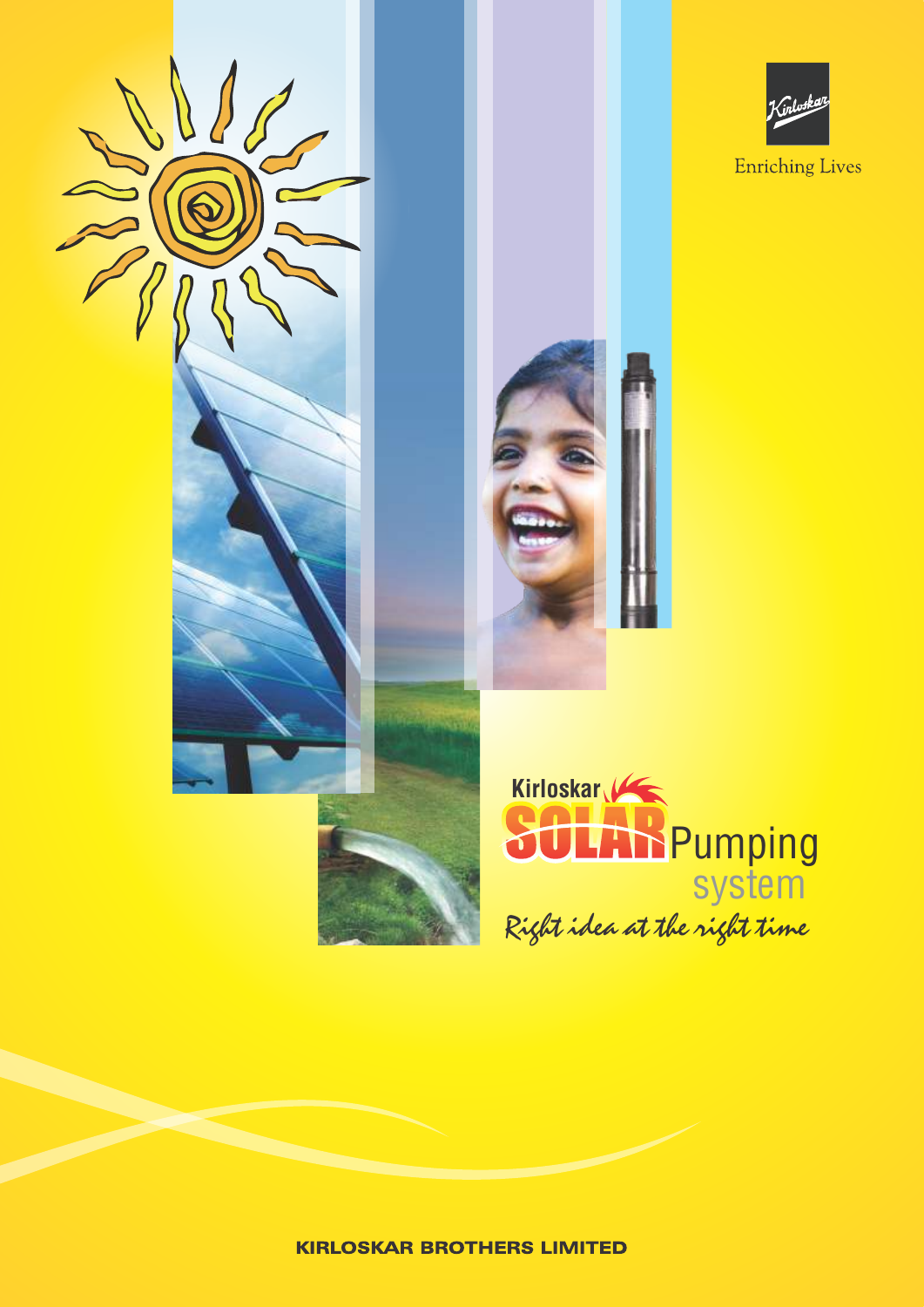

Solar Borewell Submersible Pumping System

# Storage Tank Pane

Solar Open Well Submersible Pumping System

# Surface Pum Solar Panel SPCU

# Product & performance range

| <b>Parameters</b>                                                 | <b>Solar Borewell</b><br><b>Submersible</b> | <b>Solar Surface</b>                 | <b>Solar Open Well</b><br><b>Submersible</b> |
|-------------------------------------------------------------------|---------------------------------------------|--------------------------------------|----------------------------------------------|
| Water output @<br>5.5 kWhr/sq.m./day<br>solar insolation incident | 2,500 to 750,000<br>litres per day          | 5,000 to 1,200,000<br>litres per day | 35,000 to 600,000<br>litres per day          |
| <b>Total Dynamic Pump Head</b>                                    | 5 to 200 meter                              | 10 to 150 meter                      | 8 to 40 meter                                |
| Solar Modules Wattage                                             | 500 to 30,000 Wp                            | 500 to 28,000 Wp                     | 500 to 10,000 Wp                             |

• Energy: Solar energy is plentiful and virtually inexhaustible. Studies show

The gap between demand and supply of electricity in India is not only huge, but widening by the day. Add to this, the grim facts that power and fuel prices are inexorably climbing and power supply, when available, is also very erratic.

Against this backdrop, renewable energy comes as the perfect answer. It is derived from natural processes that are replenished constantly, and are sustainable in the sense that they can never run out. And solar energy, the mother of all renewable energies, is the ideal solution. It is a perfect combination of the 3 Es:

- **Ecology:** Solar energy is clean, silent and generates no waste. Thus it does not contribute to global warming or create any environmental hazard. It allows compliance under the Kyoto Protocol and also, where required, enables users to qualify for carbon credits with reduced carbon footprint.
- **Economy: Being free of cost,** solar energy always has an attractive payback from the perspective of life cycle cost. At best, it is a fixed

It is all these reasons that made Kirloskar Brothers Limited (KBL) choose solar energy as the fulcrum for their new breakthrough in pumping systems.



# The case for solar energy

# KBL Solar Team driven by a vision

A solar pump uses power derived from sunlight that is converted into electrical power by Solar Photo Voltaic (SPV) modules, which give higher power output in the afternoons and lower power output in the mornings and evenings. As a result, a solar pump works on varying power input and gives varying water output at a given pump head. On the other hand, a grid powered/ diesel operated pump set, while working at a particular pump head, works with constant power input from the grid/ diesel engine and provides constant water output at the given pump head.

*KBL will be known globally for state-of-the-art solar pumping systems which will be ahead of the competition in solar offerings and spread smiles.*

that the energy needs of our entire planet can be addressed by the power of the sun alone.

cost that is insulated against increasing energy costs.

# The KBL range of offerings

Solar Surface Pumping System

- Up to 2 HP rating: 120 V, 3-phase AC, 50 Hz induction motors as standard, which work with  $\overline{\phantom{a}}$ varying frequencies according to varying sun intensity. (customized motors, with voltages ranging from 90 V – 230 V and frequencies varying up to 85 Hz, can also be supplied to meet special requirements of customers).
- · From 3 to 30 HP ratings: 415 V, 3-phase AC, 50 Hz standard motors. (customized motors, with voltages other than standard rating voltage and frequencies varying up to 85 Hz, can also be supplied to meet special requirements of customers).

# Components of a typical solar pumping system

- 1. Pump and motor set
- 2. Solar power conditioning unit (SPCU)
- 3. Solar PV modules
- 4. Solar panel (for fixing solar modules)
- 5. Pipes and cables
- 6. Foundation set (consisting of foundation bolts, structure and civil construction material - cement, sand, stones, etc.)
- 7. Earthing kit





E.g. a standard 5 HP pump working on grid power/ diesel engine for, say 2.5 hours a day, may give the same water output in a day as a solar pump of 3 HP working for 8 hours using sunlight. This is an important fact to keep in mind for appropriate solar pump selection and application engineering.

The most important parameters to select a solar pump are: how much daily water is needed, at what pump head, and at which location. The location is important because solar energy varies from region to region, and sizing of solar panels depends on the solar energy of a region.





# The solar pump explained

# Motors for the solar pump sets :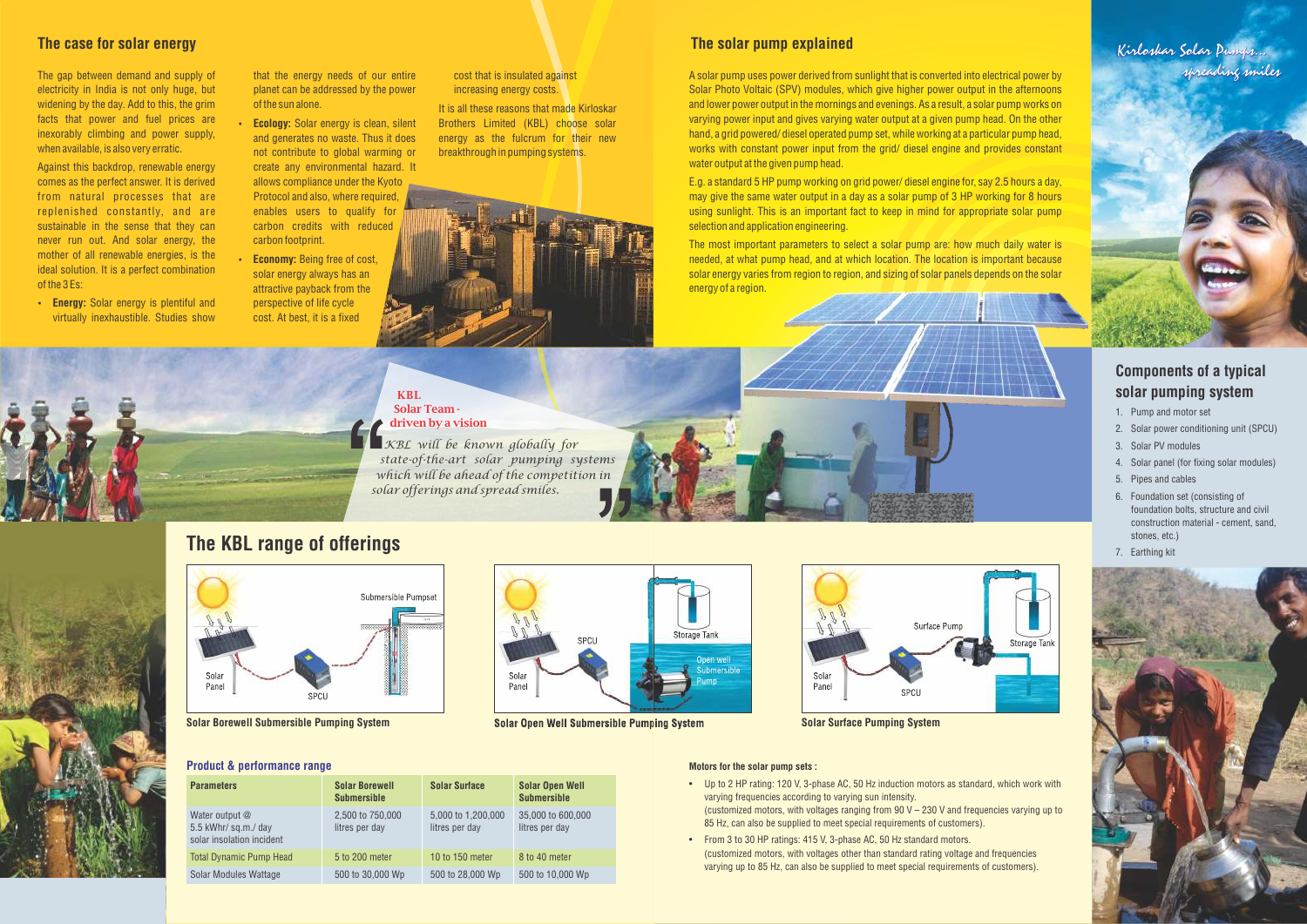# Kirloskar solar pumps - advantages unlimited

In a global first, KBL, India's largest manufacturer and exporter of pumps, introduces automatic solar electric technology to drive a standard induction motor AC pump set, with a triple mode maximum power point tracking (MPPT) feature. Under this, the pump, motor and solar modules are all made to run in the best efficiency zone automatically, as the pump operates under field conditions.

It is this feature that also helps Kirloskar solar AC pumps surpass on-site performances of many contemporary solar DC pumps. Even when it comes to comparing real live field performances, extraction of solar power from SPV modules is also better achieved by Kirloskar AC solar pumps than other DC

solar pumps in the market. This is facilitated by the Kirloskar Solar Power Conditioning Unit (SPCU), designed to meet IEC 61683 requirements and tested by NABL/BIS accredited laboratory as specified by Ministry of New and Renewable Energy, Govt. of India (MNRE) under Jawaharlal Nehru National Solar Mission (JNNSM). This SPCU takes as input the solar power that is converted into varying DC power by solar PV modules, depending on changing sun intensities during the day.

Using pioneering technology, the varying DC power is converted into 3-phase Space Vector Pulse Width Modulated (SVPWM) AC

power that drives an AC induction motor pump set directly. As a result, battery and battery charger are both eliminated. Also, solar DC to 3-phase AC conversion efficiency is one of the highest in the world at 95%. What's more, for motor power output range from 0.5 to 30 HP, the Kirloskar SPCU's efficiency remains constant.



# 'Value add' with unique optional accessories

- Dual Mode Unit This option enables the user to run the same pump with either solar power or grid power. whichever is available.
- Battery charger cum booster unit This enables diverting low solar power input, produced by solar modules in the mornings and evenings (which make it difficult to run a pump), to charge appropriately sized batteries, which can then be used to power CFLs, fans, TVs, etc. in the night
- Flexible output unit (3 ph./ 1ph. AC output) If the pump is not required to be run during some part of daylight hours, the user can turn the rotary switch on the SPCU to the single phase AC position and operate a few CFLs, fans, TVs, computers etc. (This unique optional feature is provided for smaller pumps up to 2 HP)

# Unique SPCU - salient features and benefits

# 1 High operating efficiency on field

- Triple mode automatic MPPT (maximum power point tracking)
	- ¦ The motor input power is instantaneously and automatically adjusted by varying the operating frequency to match the maximum output power available from the Solar PV panels at different sun intensities.
	- $\circ$  An appropriately selected pump for given site conditions (i.e. Head) and water needs, is ensured to run within the (Best Efficiency) BE zone of the pump With variation in sun intensity, as motor tends to get underloaded, an electronic correction is applied to ensure maximisation of motor efficiency.
	- $\circ$  Thus, efficiency of (1) solar panels, (2) pump and (3) motor are maximised
- SVPWM technology for solar dc to 3 phase ac conversion ensuring 95% efficiency
- Variable frequency variable voltage operation as per varying sun intensity

# 2. Reliability - failsafe and fool proof

- Sensor-less Dry run protection
- Under voltage and over voltage protection
- Reverse polarity protection
- Soft start for the ac induction motors
- Output short circuit protection
- **Protection from lightning**
- 3. Ease / comfort of operation and maintenance
- Auto start and stop as per solar intensity
- **LED based visual indication of faults**
- Wide network of Kirloskar dealers and authorized service centres
- Being AC induction motor, service is easy and available anywhere unlike DC motors



# 4. Versatility and flexibility of use

- Technology is generic and scalable to any power levels based on the requirement of customer
- While pump not running, single phase ac power can be tapped to run CFLs, fans, TV, Computers (This is for pumps with motors up to 2 HP)
- Optional tailor-made add on unit of battery charger cum booster, which can be used to charge battery in the morning & evening hours of low sun intensity; and the same battery output can be used at night for CFLs, fans, TV etc.

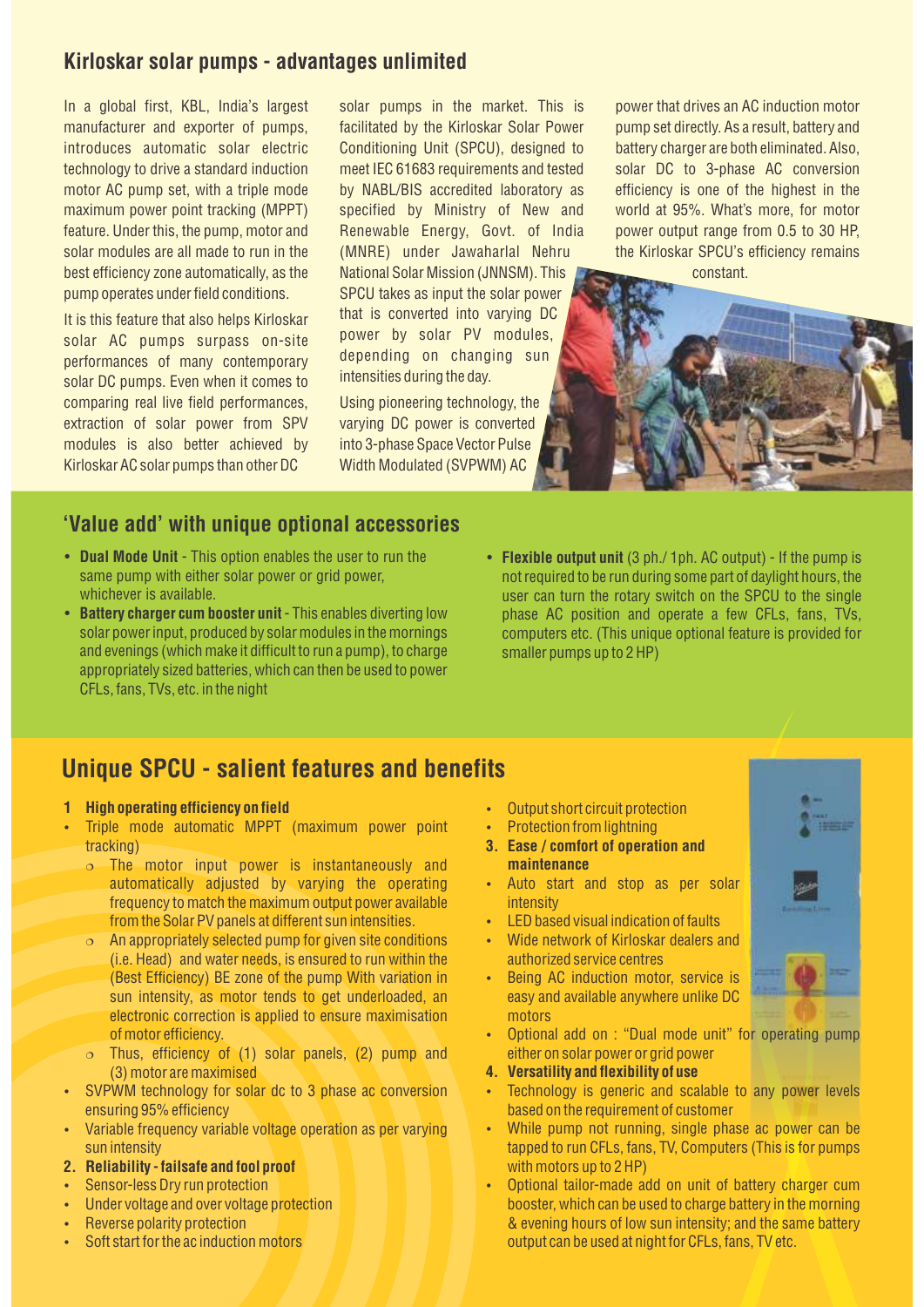# A wide array of applications

# Water supply

- Villages, schools, hospitals, homes etc.
- Adivasi settlements and other remote areas
- Rural schemes (PHED)
- Resorts, hotels and farmhouses
- $\cdot$  Tribal welfare departments
- $\bullet$  Animal farms and poultries
- Housing societies and apartments from underground water tanks to overhead reservoirs

# **Irrigation**

- $\cdot$  Farms, fields and greenhouses
- $\cdot$  Govt. forest departments
- Corporate/ industry parks and gardens (unattended and automatic watering )
- Sprinklers and drip irrigation for agro-based industries

# Decorative & leisure

- $\cdot$  Fountains
- **Water parks**
- Swimming pool recirculation pumps, filter inlet pump, dewatering submersible pumps
- Watering of golf courses













# Kirloskar Solar Pumps: happiness on tap